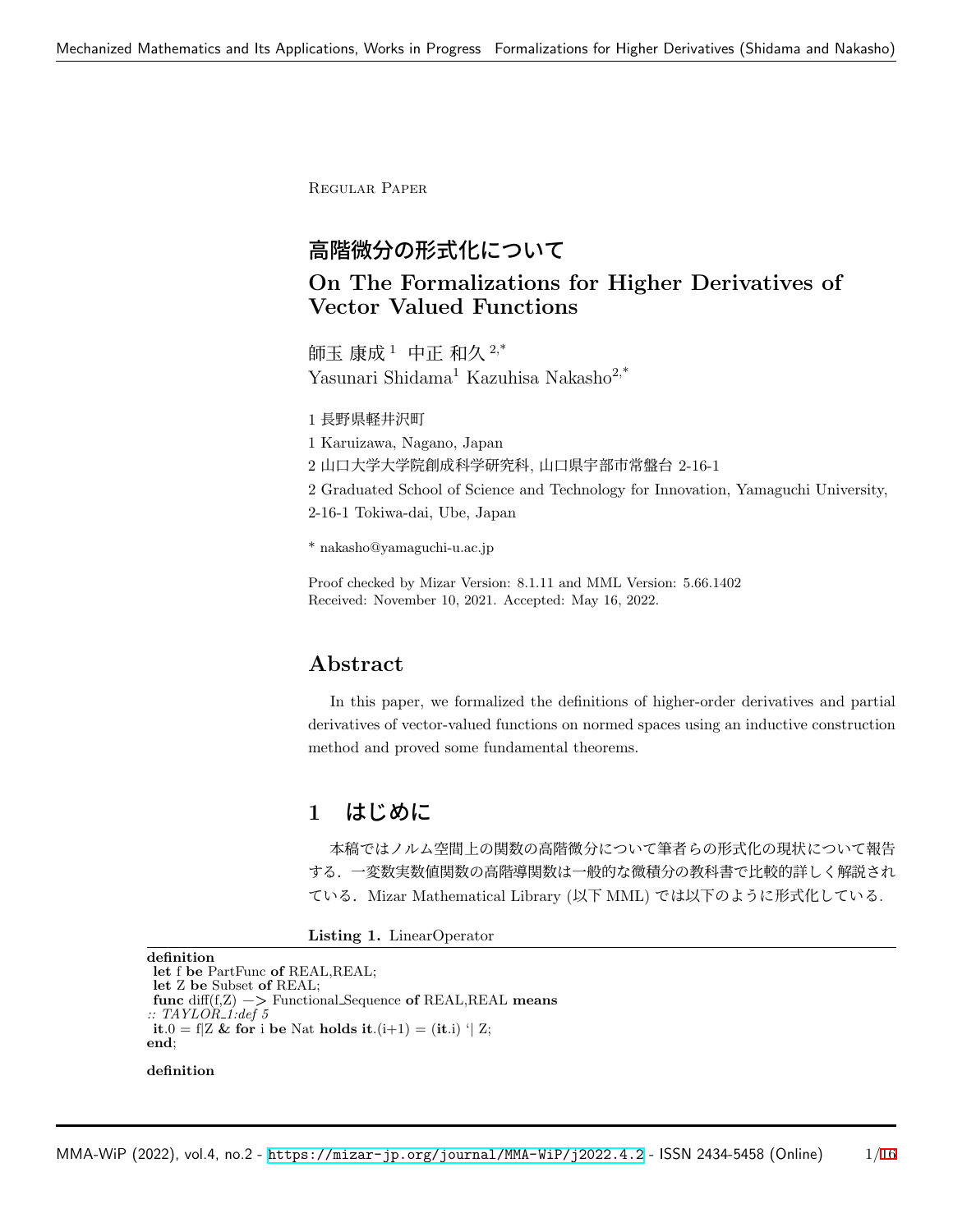**let** f **be** PartFunc **of** REAL,REAL; **let** n **be** Nat; **let** Z **be** Subset **of** REAL; **pred** f is differentiable on n,Z **means** *:: TAYLOR 1:def 6* **for** i **be** Nat **st**  $i \leq n-1$  **holds** diff(f,Z).i is differentiable on Z; **end**; **theorem** *:: TAYLOR 1:33*

**for** n **be** Nat,f **be** PartFunc **of** REAL,REAL,x0,r **be** Real **st** ].x0−r,x0+r.[ c= dom f **&** 0 *<* r **&** f is differentiable on n+1,].x0−r,x0+r.[ **for** x **be** Real **st** x in ].x0−r,x0+r.[ **ex** s **be** Real **st** 0 *<* s **&** s *<* 1 **&** f.x=  $Partial\_{\text{Sums}}(\text{Taylor}(f,].x0-r,x0+r.[,x0,x)).n + (\text{diff}(f,].x0-r,x0+r.[). (n+1)).($ x0+s∗(x−x0)) ∗ (x−x0) *|*ˆ (n+1) / ((n+1)!);

> 多変数実数値関数も二階微分までならベクトルや行列を用いて見通しの良い表現がで きる.ところが,三階微分以上になると一変数関数の場合と異なり見通しが悪くなる.例 えば教科書 [[1\]](#page-15-1) では以下のように微分可能性を各変数についての偏微分で記述している. "*f* を R *<sup>n</sup>* の開集合 *U* で定義された関数とする. (中略) 正整数 *r* に対し,*f* の *r* 次まで の各種の偏微分係数

<span id="page-1-0"></span>
$$
\frac{\partial^{\alpha_1+\alpha_2+\cdots+\alpha_n} f}{(\partial x^1)^{\alpha_1}\cdots(\partial x^n)^{\alpha_n}}, \alpha_i \ge 0, \alpha_1+\alpha_2+\cdots+\alpha_n \le r
$$
\n(1)

が全て *U* で存在し,しかもこれらが *U* において連続であるとき,*f* を *U* 上の *r* 回連続微 分可能な関数または *C <sup>r</sup>* 級関数とよぶ."

さらに R *<sup>n</sup>* から R *<sup>m</sup>* への写像 *f* については値域のベクトルを成分に分け各成分 *i* の値 を表す関数

$$
(x_1, x_2, \cdots x_n) \in \mathbb{R}^n \mapsto f^i(x_1, x_2, \cdots x_n) \in \mathbb{R}
$$

が全て *U* 上で *r* 回連続微分可能なとき *f* が *r* 回連続微分可能と定義している.

R *<sup>n</sup>*,R *<sup>m</sup>* をノルム空間として扱い,一変数関数としての微分の形式化を行えば一変数 実数値関数の場合と類似の定義,命題が得られ見通しは比較的良くなる.しかしながら, それで定義される微分は,有界線形写像の集合が造るノルム空間 *L*(R *<sup>n</sup>,* R *<sup>m</sup>*) の元であり, 高階微分は,次章で述べるように

 $\mathbb{R}^m, \mathcal{L}(\mathbb{R}^n,\mathbb{R}^m), \mathcal{L}(\mathbb{R}^n,\mathcal{L}(\mathbb{R}^n,\mathbb{R}^m)), \mathcal{L}(\mathbb{R}^n,\mathcal{L}(\mathbb{R}^n,\mathcal{L}(\mathbb{R}^n,\mathbb{R}^m)))\cdots$ 

という形の *L*(R *<sup>n</sup>,* R *<sup>m</sup>*) が造るノルム空間の「入れ子」が構成される.さらにこれに高階 の偏導関数を導入するとより複雑化する.これを正しく扱うには厳密な形式化が必要であ る.本稿では,この形式化について次章以降で報告する.

## **2** ノルム空間上の関数の高階導関数

*S, T* をノルム線形空間とするとき,*S* から *T* への写像 *L* が線形写像であるための条 件と定義は MML で,以下のように LinearOperator of S,T という変数型を導入すること により形式化している.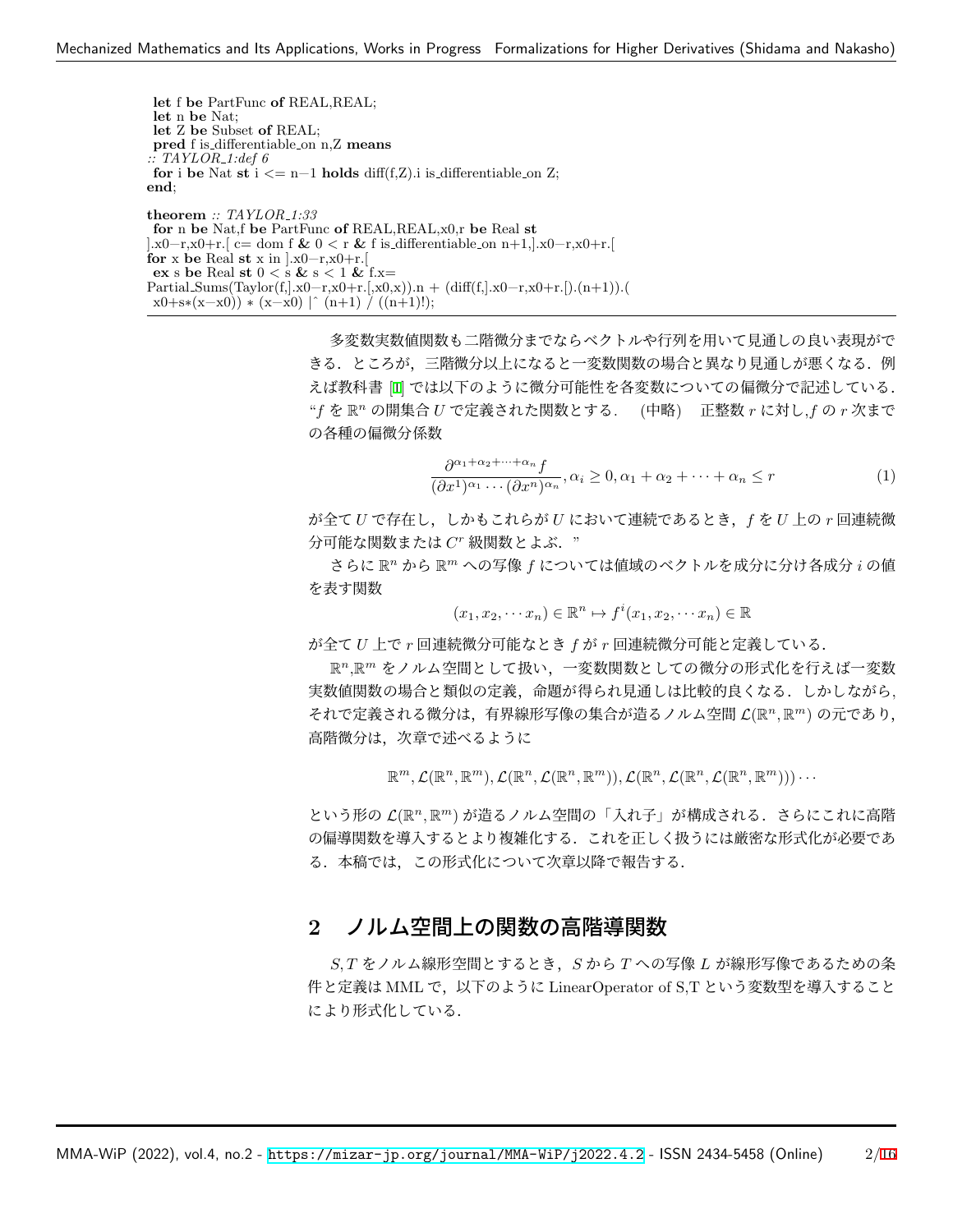**Listing 2.** LinearOperator

**definition**

**let** S,T **be non** empty addMagma; **let** L **be** Function **of** S,T; **attr** L **is** additive **means***:: VECTSP 1:def 20* **for** x,y **being** Element **of** S **holds**  $L.(x+y) = L.x+L.y;$ **end**; **definition let** S,T **be non** empty RLSStruct;

**let** L **be** Function **of** S,T; **attr** L **is** homogeneous **means***:: LOPBAN 1:def 5* **for** x **being** VECTOR **of** S,r **being** Real **holds** L.(r∗x) = r∗L.x; **end**;

### **definition**

**let** S,T **be** RealLinearSpace; **mode** LinearOperator **of** S,T **is** additive homogeneous Function **of** S,T; **end**;

> さらにこの線形写像 *L* が有界 (連続) であるための条件を以下のように Lipschitzian と いう属性 (attribute) を用いて形式化している.

**Listing 3.** Lipschitzian

#### **definition**

**let** S,T **be** RealNormSpace;

**let** L **be** LinearOperator **of** S,T;

**attr** L **is** Lipschitzian **means** *:: LOPBAN 1:def 8* **ex** K **being** Real **st** 0 *<*= K **& for** x **being** VECTOR **of** S **holds** *||*. L.x .*|| <*= K ∗ *||*. x .*||*;

**end**;

以後,本稿では *S* から *T* への有界 (連続) 線形写像全体が造るノルム線形空間を *L*(*S, T*) で表す.紙面の制約上,本稿では解説を省くが,このノルム空間を MML では LOPBAN 1 [[2\]](#page-15-2) で

R NormSpace of BoundedLinearOperators(S*,* T)

と表し定義している. このノルム空間の元 L, F は S から T への有界線形写像であり, 加 法は写像の和 *L* + *F*

 $L + F: x \in S \mapsto L \cdot x + F \cdot x \in T$ 

で定義され,実数 *λ* との係数倍は,係数倍の写像 *λL* で定義している.

 $\lambda L : x \in S \mapsto \lambda L.x \in T$ 

またノルム *||L||* は

$$
||L|| = \sup{||L.x|| : x \in S\&||x|| \le 1}
$$

で定義される.

### **2.1** 一階微分

*f* をその定義域 *dom f* が *S* の部分集合であり,*T* に値をとる写像とする.MML では このように *S* 全域ではなく,*S* の部分集合上で定義される写像 (部分関数) を表す変数型

PartFunc of S,T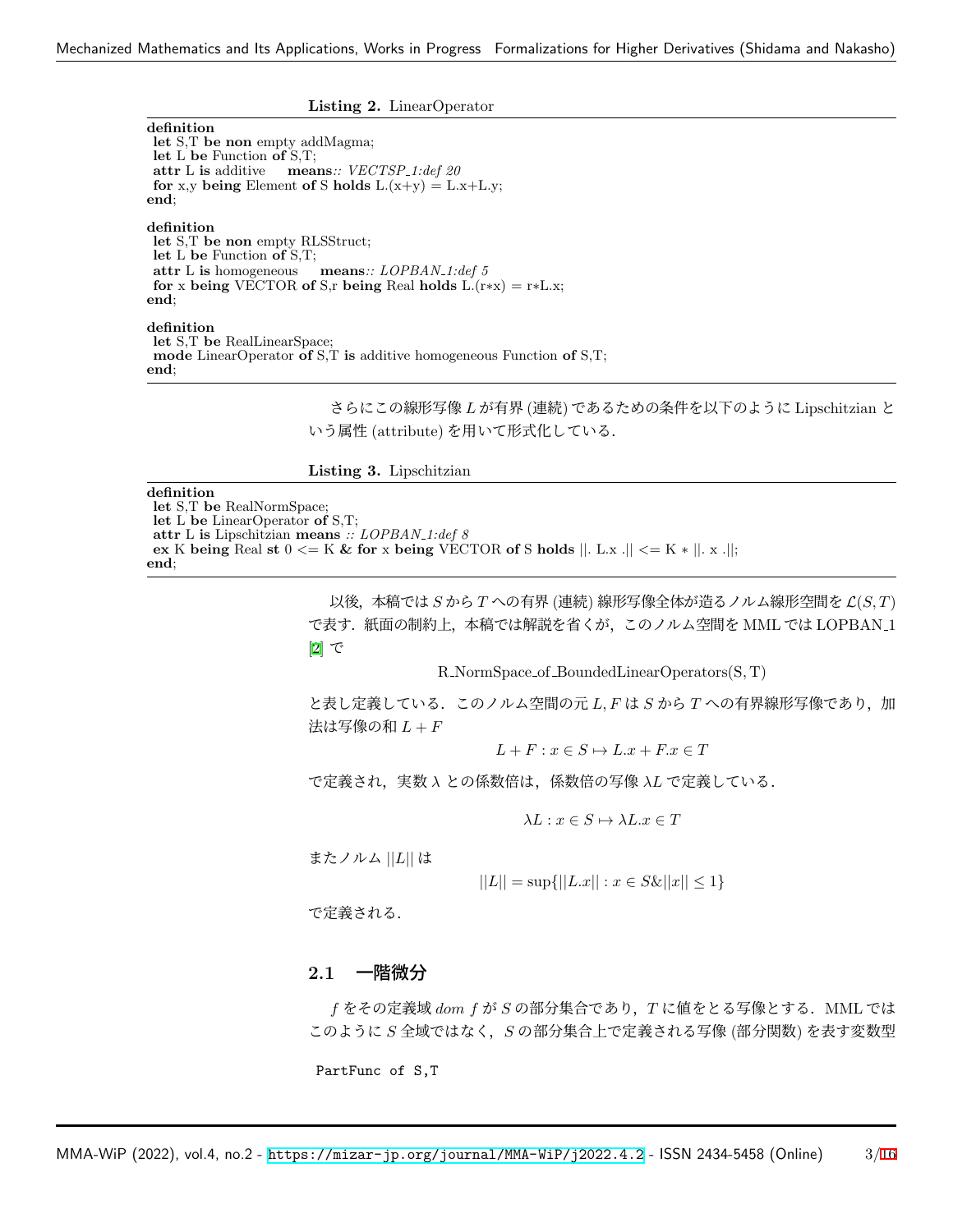を定義している.*S* の全域で定義される関数 Function of S,T は PartFunc of S,T を 自動的に認識するが,変数型としては厳密に区別される.以後このような関数を部分関数 と呼ぶ.文中,写像あるいは関数とだけ書く場合は全域関数を意味する.以後,ノルム空 間 (ノルムアフィン空間) 上での関数の微分を体系的に記述した教科書 [\[3](#page-15-3)] の記述に従う. *S* の点 *x*<sup>0</sup> *∈ S* において *S* から *T* への有界線形写像 *L* と *S* から *T* への写像で

<span id="page-3-0"></span>
$$
\lim_{||h|| \neq 0, ||h|| \to 0} \frac{||R.h||}{||h||} = 0
$$
\n(2)

をみたす *R*,*x*<sup>0</sup> の近傍 *N* が存在し,*N* 内の任意の点 *x ∈ S* で

<span id="page-3-1"></span>
$$
f \cdot x - f \cdot x_0 = L \cdot (x - x_0) + R \cdot (x - x_0) \tag{3}
$$

が成り立つとき,写像 *f* は *x*<sup>0</sup> で (フレッシェ) 微分可能であると呼ばれこの有界線形 写像 *L* を *f* の *x*<sup>0</sup> における微分と呼ぶ.

 $f$  が  $x_0$  で微分可能であれば,このような有界線形写像  $L$  は一意に存在し, $\frac{d}{dx} f(x_0)$  な どで表すが,これは *L*(*S, T*) の元である.

MML ではこれを diff(f,x0) と表記し NDIFF 1 で以下のように定義している.

下記の NDIFF<sub>-1:def</sub> 5 が ([2\)](#page-3-0) 式に対応し, NDIFF<sub>-1:def</sub> 6 が [\(3](#page-3-1)) 式に対応する.

Listing 4. diff

**definition let** S,T; **let** IT **be** PartFunc **of** S,T; **attr** R **is** RestFunc−like **means***:: NDIFF 1:def 5* R **is** total **& for** h **st** h **is non**−zero **holds** (*||*.h.*||*")**(#**)(R/∗h) **is** convergent **&** lim ((*||*.h.*||*")**(#**)(R/∗h)) = 0.T; **end**; **theorem** *:: NDIFF 1:23* **for** R **be** PartFunc **of** S,T **st** R **is** total **holds** R **is** RestFunc−like **iff for** r **be** Real **st** r *>* 0 **ex** d **be** Real **st** d *>* 0 **& for** z be Point of S st  $z \le 0.$  &  $||z|| \le d$  holds (  $||z||^* \times ||z|| \le R/z$ .*||*)  $\lt r$ ; **definition let** S,T; **let** f **be** PartFunc **of** S,T; **let** x0 **be** Point **of** S; **pred** f is differentiable in x0 **means***:: NDIFF 1:def 6* **ex** N **being** Neighbourhood **of** x0 **st** N c= dom f **& ex** L,R **st for** x **be** Point **of** S **st** x in N **holds**  $f/x - f/x0 = L$ .  $(x-x0) + R/(x-x0)$ ; **end**; **definition let** S,T; **let** f **be** PartFunc **of** S,T; **let** x0 **be** Point **of** S; **assume** f is differentiable in x0; **func** diff(f,x0) −*>* Point **of** R NormSpace of BoundedLinearOperators(S,T) **means** *:: NDIFF 1:def 7* **ex** N **being** Neighbourhood **of** x0 **st**  $\hat{N}$  c= dom f & **ex** R **st** for x be Point of S **st** x in N **holds** f/.x−f/.x0 = **it**.(x−x0) + R/.(x−x0); **end**;

> 部分関数 *f* が *S* の開部分集合 *X ⊆ S* の全ての点 *x ∈ X* で微分可能であるとき *f* は *X* 上で微分可能であると言う.このとき部分関数

$$
x \in X \mapsto \frac{d}{dx} f(x) \in \mathcal{L}(S, T) \tag{4}
$$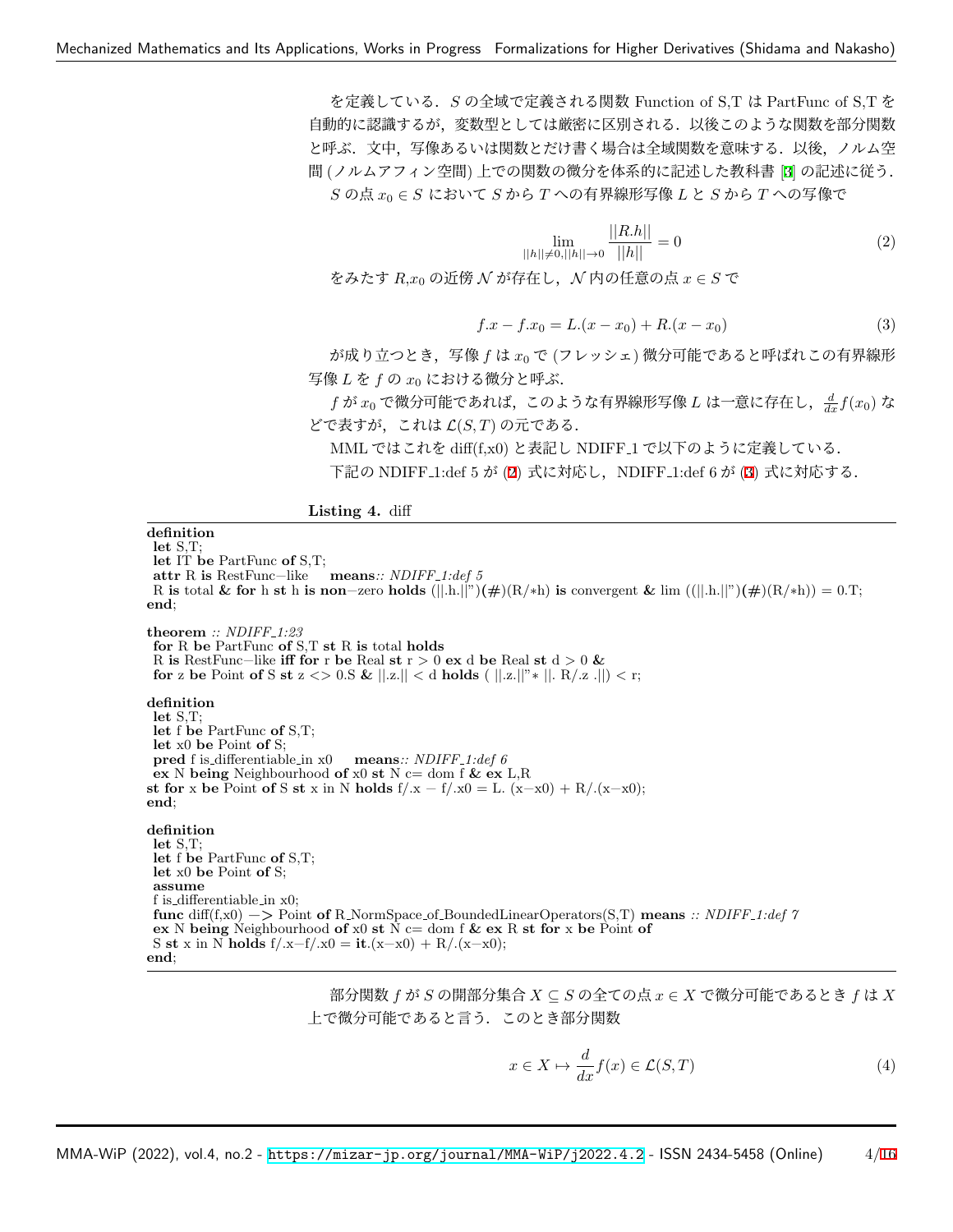を *f* の導関数と呼ぶが,これは *X* から *L*(*S, T*) への写像であり MML では *f*'*|X* で表 し以下のように定義している.

**Listing 5.**  $f^{\prime}|X$ 

**definition let** X,S,T; **let** f **be** PartFunc **of** S,T; **pred** f is differentiable on X **means***:: NDIFF 1:def 8* X c=dom f **& for** x **be** Point **of** S **st** x in X **holds** f*|*X is differentiable in x; **end**; **definition let** S,T,X; **let** f **be** PartFunc **of** S,T; **assume** f is differentiable on X; **func** f'*|*X −*>* PartFunc **of** S,R NormSpace of BoundedLinearOperators(S,T) **means** *:: NDIFF 1:def 9* dom **it** = X & for x be Point of S st x in X holds  $it/x = diff(f,x);$ **end**;

> 紙面数の制約上本稿では解説を省くが以上の微分に関する線形性その他の命題群が NDIFF 1 [[4\]](#page-15-4) *∼* NDIFF 6 [[5\]](#page-15-5) に収録されている.本稿ではそれらの命題群を高階導関数 に拡張した命題群について現状を報告する.

# **3** 高階導関数の帰納的定義

*f* をその定義域 *dom f* がノルム空間 *S* の部分集合である *S* からノルム空間 *T* への部 分関数 (PartFunc of S,T) とする.

*f* が *S* の開部分集合 *X ⊆ S* 上で微分可能であるとき *f* の導関数 *f ′ |X* の定義域 *dom f′ |X* = *X* は *S* の部分集合であり,*f ′ |X* はノルム空間 *S* からノルム空間 *L*(*S, T*) へ の部分関数であることから前章の微分の定義の値域を *T* から *L*(*S, T*) へ変更すればこの 定義をそのまま *f ′ |X* に適用できる.その導関数は

$$
(f'|X)'|X: x \in X \mapsto \frac{d}{dx}(f'|X)(x) \in \mathcal{L}(S, \mathcal{L}(S, T))
$$

であり,2 次導関数と呼ばれる.

さらにこの 2 次導関数に同じ操作を行えば,その導関数は

$$
((f'|X)'|X)'|X : x \in X \mapsto \frac{d}{dx}((f'|X)'|X)(x) \in \mathcal{L}(S, \mathcal{L}(S, \mathcal{L}(S, T)))
$$

であり,3 次導関数と呼ばれる.全く同様の操作を繰り返せば,高階の導関数が定義でき る.NDIFF 6 [[5](#page-15-5)] ではこの帰納的方法で以下のように高階の導関数を定義した.

## **3.1** 有界線形写像が造るノルム空間の「入れ子」

先ず,以下の有界線形写像が造るノルム空間の「入れ子」の列 diff SP を定義する.

Listing 6. NDIFF<sub>-6</sub>:def 2

```
definition let S,T be RealNormSpace;
func diff SP(S,T) \rightarrow Function means:: NDIFF 6:def 2
```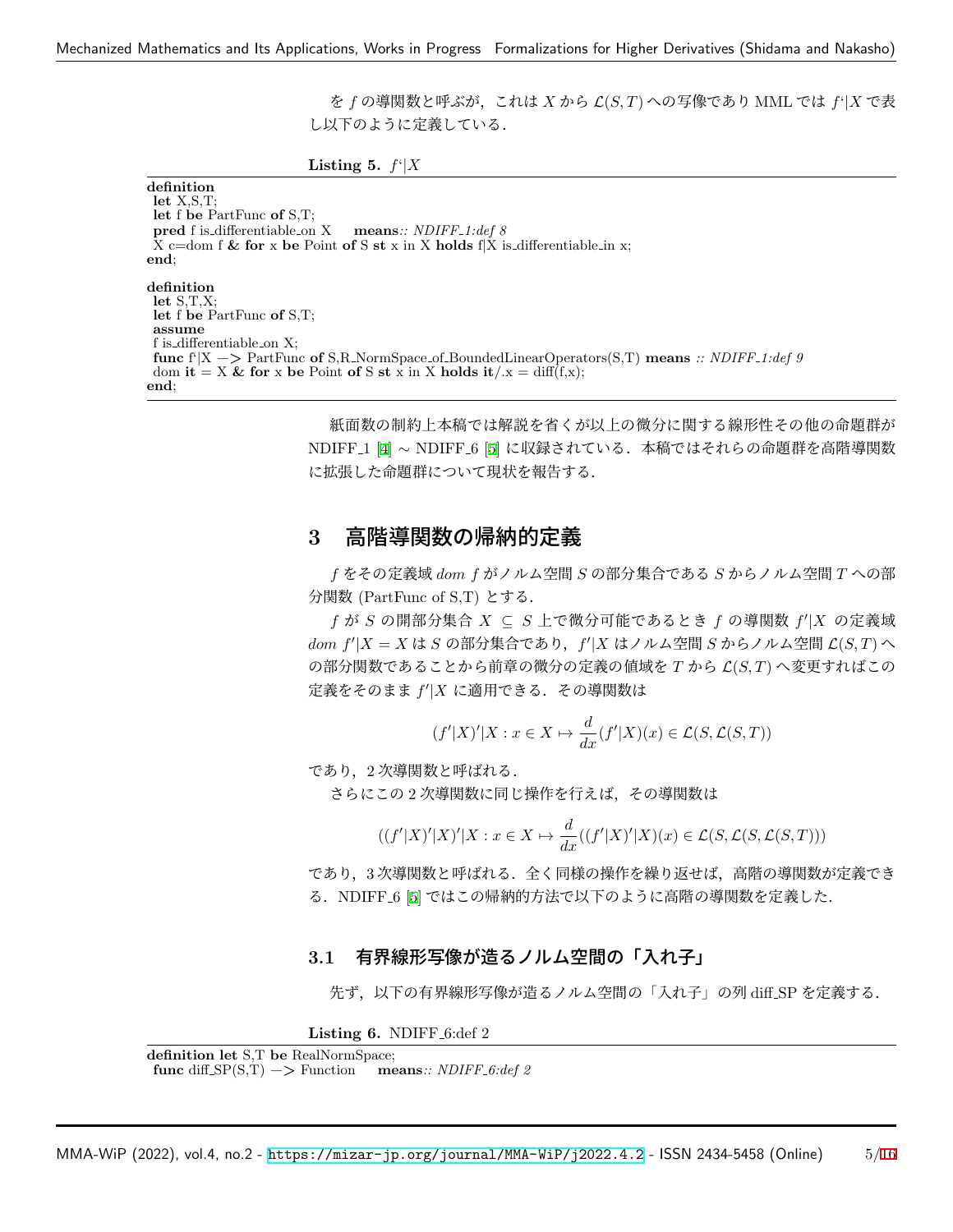dom **it** = NAT  $\&$  **it**.0 = T  $\&$  for i be Nat holds  $it.(i+1) = R_NormSpace_of_BoundedLinear Operators(S,modetrans(it.i));$ **end**; **definition let** S,T **be** RealNormSpace,i **be** Nat; **func** diff SP(i,S,T) −*>* RealNormSpace **equals** *:: NDIFF 6:def 3*  $diff\_SP(S,T).i;$ **end**;

上記の記述中の modetrans という Functor は以下で定義される.

```
definition let S be set;
assume S is RealNormSpace;
func modetrans(S) -> RealNormSpace equals :: NDIFF_6:def 1
S;
end;
```
これは「変数型」を厳密に区別する Mizar の特徴に対応する技巧的なもので帰納的定 義の過程で,そのままでは,変数型 object をもつ it.i が RealNormSpace(ノルム空間) と 自動的には認識されないため,これを RealNormSpace に読み替えるために導入されてい る.数学的には意味をもたない.

diff  $SP(S,T,I)$  は

 $T, \mathcal{L}(S, T), \mathcal{L}(S, \mathcal{L}(S, T), \mathcal{L}(S, \mathcal{L}(S, \mathcal{L}(S, T)) \cdot \cdot \cdot$ 

という,ノルム空間の「入れ子」の列を表している.

## **3.2** 高階微分の列

*Z* を *S* の開部分集合とし,*f* を前章と同様にその定義域 *dom f* がノルム空間 *S* の部 分集合である *S* からノルム空間 *T* への部分関数とする.

上記の有界線形写像が造るノルム空間の「入れ子」列 diff SP(S,T,I) を用いて高階微 分の列を次のように定義した.

**Listing 7.** NDIFF<sub>-6</sub>:def 5

```
definition let S,T be RealNormSpace,f be PartFunc of S,T,
   Z be Subset of S;
func diff(f,Z) \rightarrow Function means:: NDIFF 6:def 5
dom it = NAT & it.0 = f|Z & for i be Nat holds it.(i+1) = modetrans(it.i,S,diff SP(i,S,T)) '| Z;
end;
definition
let S,T be RealNormSpace,f be PartFunc of S,T,
 Z be Subset of S,i be Nat;
func diff(f,i,Z) → PartFunc of S,diff_SP(i,S,T) equals:: NDIFF_6:def 6
diff(f,Z).i;end;
```
上記の記述中 modetrans も前項と同様に技巧的なもので帰納的定義の過程で, it.i が ノルム空間 *S* からノルム空間 diff SP(i,S,T) への部分関数 (PartFunc of S,diff SP(i,S,T)) と自動的には認識されないため,これを読み替えるためのものである. この微分の列には以下の漸化式が成り立っている.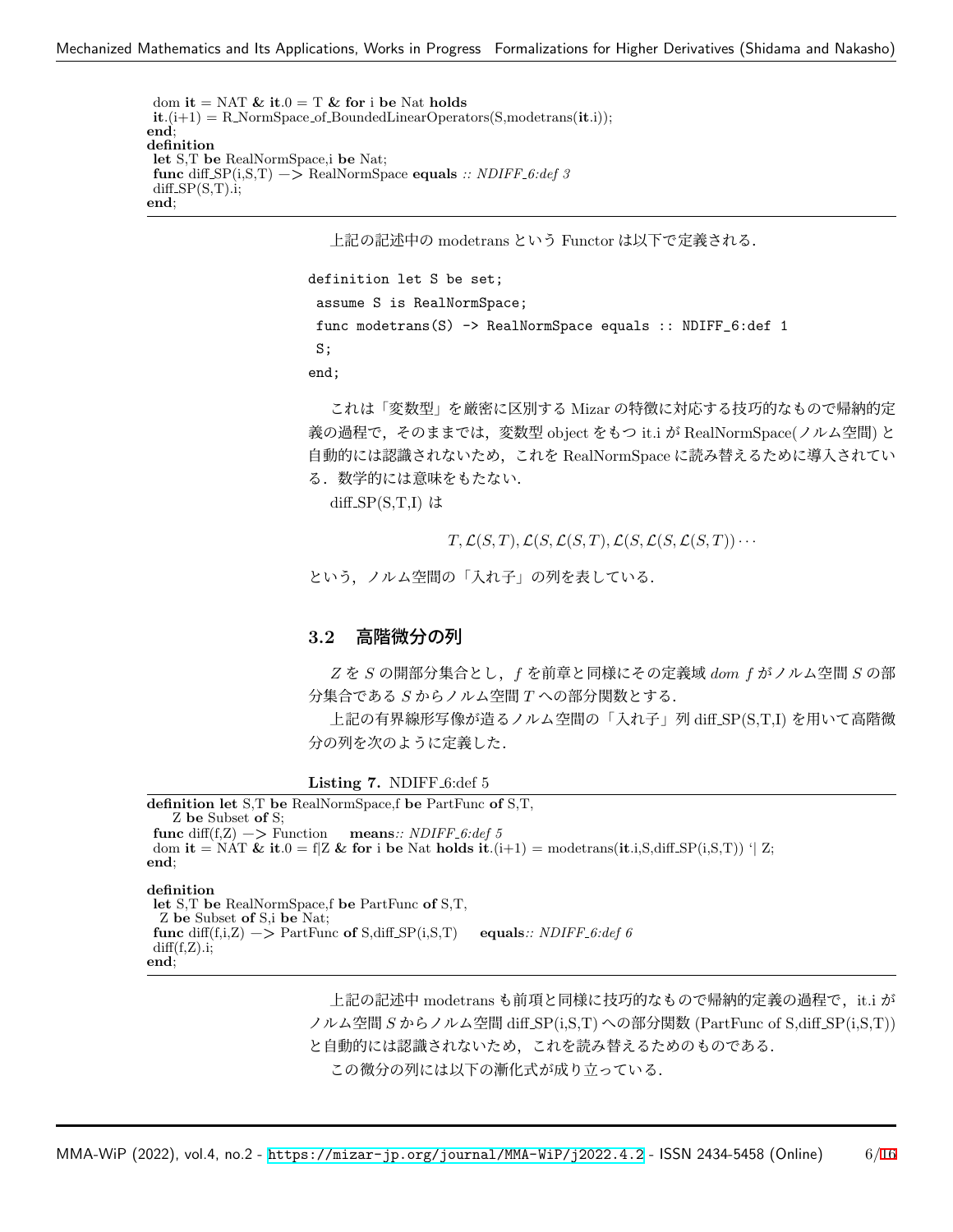**Listing 8. NDIFF**<sub>-6:11</sub>

**theorem** *:: NDIFF 6:11* diff(f,Z).0 = f|Z & diff(f,Z).1 = (f|Z)'| Z & diff(f,Z).2 = ((f|Z)'| Z) '| Z;

**theorem** *:: NDIFF 6:13*  $diff(f,i+1,Z) = diff(f,i,Z)$  '|Z;

## **3.3** 高階微分可能性

この高階微分の列を用いて *n* 階微分可能性を以下のように述語

is\_differentiable\_on n,Z

で定義する.

Listing 9. NDIFF<sub>-6</sub>:def 7

#### **definition**

**let** S,T **be** RealNormSpace,f **be** PartFunc **of** S,T; **let** Z **be** Subset **of** S,n **be** Nat; **pred** f is differentiable on n,Z **means***:: NDIFF 6:def 7*  $\overline{Z}$  c= dom f & for i be Nat st i  $\leq$  n-1 holds mode trans(diff(f,Z).i,S,diff SP(i,S,T)) is differentiable on Z; **end**;

> 以上の定義のもとに,NDIFF 6 では高階微分可能性とその線形性その他について,命 題群の形式化証明を行った.以下にその一部を示す.

#### **Listing 10.** NDIFF6

**theorem** *:: NDIFF 6:17* **for** S,T **be** RealNormSpace,f **be** PartFunc **of** S,T, Z **be** Subset **of** S,n **be** Nat **st** f is differentiable on n,Z **for** m **be** Nat **st** m *<*= n **holds** f is differentiable on m, Z;

**theorem** *:: NDIFF 6:18* **for** n **be** Nat,f **be** PartFunc **of** S,T **st**  $1 \leq n \&$  f is differentiable on n,Z **holds** Z **is** open;

**theorem** *:: NDIFF 6:20* **for** n **being** Nat,f,g **being** PartFunc **of** S,T **st**  $1 \leq n \&$  f is differentiable on n,Z  $\&$  g is differentiable on n,Z **holds for** i **being** Nat **st** i $\leq$ =n **holds** diff(f+g,i,Z) = diff(f,i,Z) + diff(g,i,Z);

**theorem** *:: NDIFF 6:21* **for** n **be** Nat,f,g **be** PartFunc **of** S,T **st** 1 *<*= n **&** f is differentiable on n,Z **&** g is differentiable on n,Z **holds** f+g is\_differentiable\_on n,Z;

## **4** 高階偏導関数の帰納的定義

## **4.1** 一階偏導関数

ノルム空間の有限列は PRVECT 2 [\[6](#page-15-6)] で RealNormSpace-Sequence という変数型で定 義されている.ある自然数 *n* が存在して *x* の定義域が自然数の部分集合 **Seg n** = *{i ∈* N :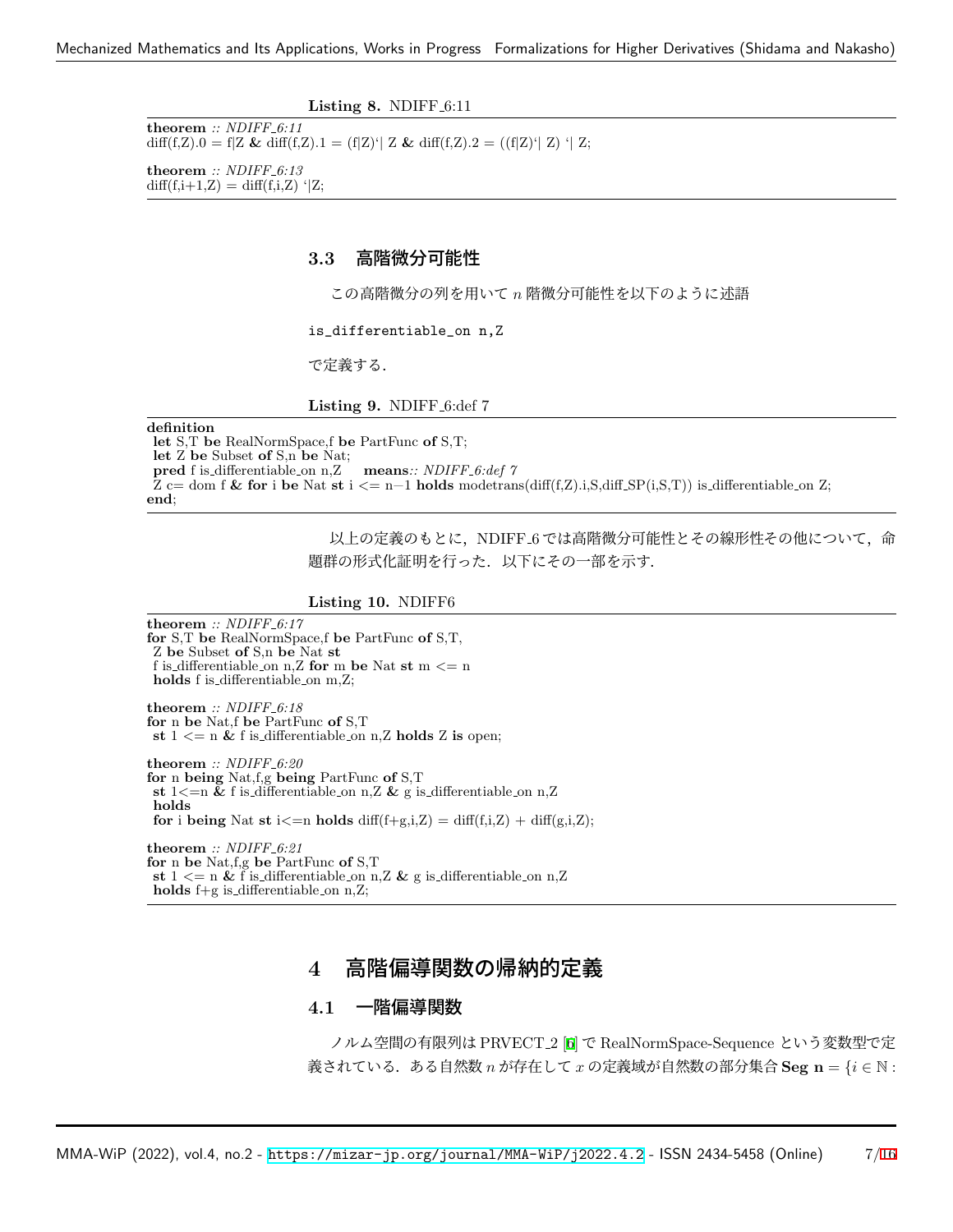*i ∈ i ≤ n}* と一致する写像 *x* を有限列 (FinSequence) と呼ぶ.*n* を *x* の長さと言い,*len x* で表す. 詳細は省略するが,ノルム空間の長さ *n* の有限列 *G* =*< ∗G*1*, G*2*, · · · , Gn∗ >* の 多重直積空間 Q <sup>1</sup>*≤i≤<sup>n</sup> <sup>G</sup><sup>i</sup>* <sup>は</sup> PRVECT 2 [\[6](#page-15-6)] で以下のように product という名の functor を用いて定義されている.

definition let G be RealLinearSpace-Sequence; func product G -> non empty strict RLSStruct equals :: PRVECT\_2:def 9 RLSStruct(# (product (carr G)),(zeros G),[:(addop G):],[:(multop G):] #); coherence ; end;

### definition

let G be RealNormSpace-Sequence;

func product G -> strict non empty NORMSTR means :: PRVECT\_2:def 13 the RLSStruct of it = product (G qua RealLinearSpace-Sequence) & the normF of it = productnorm  $G$ ; end;

ノルム空間 product G のベクトルの集合 product (carr G) は各 *i ∈ I* で *x<sup>i</sup>* が *G<sup>i</sup>* の 元である有限列 *x* =*< ∗x*1*, x*2*, · · · , xn∗ >* の集合である.product G の 2 つの元 *x, y ∈ product G* の加法 *x* + *y* は写像としての和

$$
x + y : i \in \mathbf{Seg} \ \mathbf{n} \mapsto x_i + y_i \in G_i
$$

であり,実数 *λ* との係数倍は *λx* は写像としての係数倍

$$
\lambda x : i \in \text{Seg } n \mapsto \lambda x_i \in G_i
$$

である.*x* のノルム

$$
||.x.|| = \sqrt{\sum_{1 \le i \le n} ||.x_i.||^2}
$$

は PRVECT 2 [\[6](#page-15-6)] で以下のように表現されている.

### definition

let G be RealNormSpace-Sequence;

func productnorm G -> Function of product carr (G qua

RealLinearSpace-Sequence),REAL means :: PRVECT\_2:def 12

for x being Element of product carr G holds it.x =  $| .$  normsequence(G,x).|; end;

NDIFF 5 [[7\]](#page-15-7) で product G のベクトル *x* =*< ∗x*1*, x*2*, · · · , xn∗ >* の第 *i* 番目の要素を 取り出す作用

$$
\mathbf{proj}(\mathbf{i}): \langle x_1, x_2, \cdots, x_n \rangle \langle \prod_{1 \leq \mathbf{k} \leq \mathbf{n}} \mathbf{G}_{\mathbf{k}} \mapsto x_i \in G_i
$$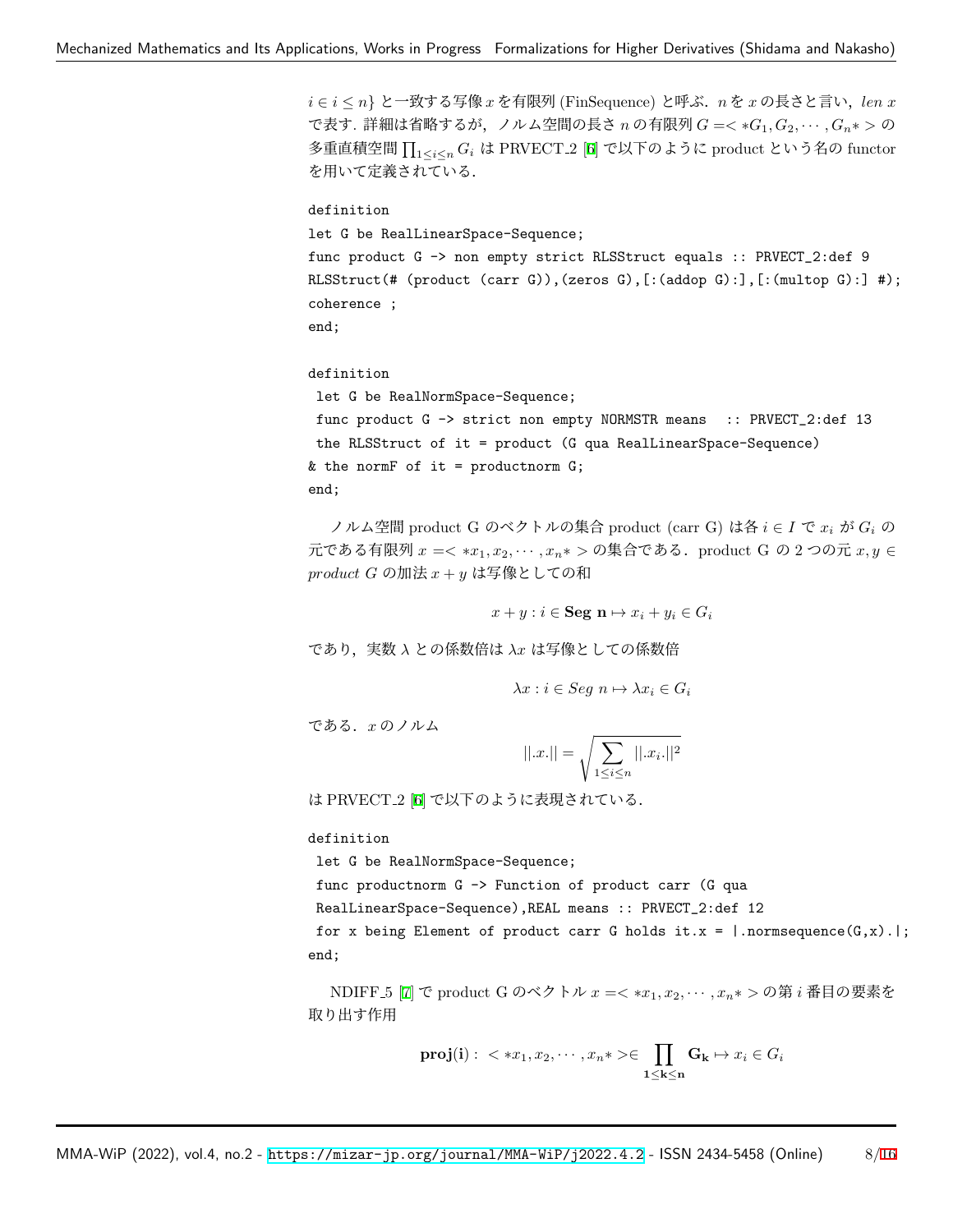及び第 *i* 番目の要素を置換する作用

```
\textbf{reproj}(\mathbf{i},\mathbf{x}): r \in G_i \mapsto \langle\ \ast x_1, x_2, \cdots, x_{i-1}, r, x_{i+1}, \cdots, x_n \ast \rangle \in \prod \mathbf{G_k}1≤k≤n
```
をそれぞれ以下の functor で定義している.

### definition

let G be RealNormSpace-Sequence;

```
let i be Element of dom G;
```
func proj i -> Function of product G, G. i means :: NDIFF\_5:def 3 for x be Element of product carr G holds it. $x = x.i;$ end;

### definition

```
let G be RealNormSpace-Sequence,i be Element of dom G,
x be Element of product G;
func reproj(i,x) \rightarrow Function of G.i, product G means :: NDIFF_5:def 4
for r be Element of G.i holds it.r = x +* (i,r);
end;
```
*G* =*< ∗G*1*, G*2*, · · · , Gn∗ >* の多重直積空間 product G からノルム空間 F への部分 関数

$$
f: x \in dom \ f \subseteq \mathbf{product} \ \mathbf{G} \mapsto f.x \in F
$$

の第 *i* 成分についての *x* =*< ∗x*1*, x*2*, · · · , xn∗ >∈* **product G** における一階の偏微分可 能性と偏微分が以下のように定義されている.

### definition

let G be RealNormSpace-Sequence,F be RealNormSpace,let i be set, f be PartFunc of product G,F; let x being Element of product G; pred f is\_partial\_differentiable\_in x,i means :: NDIFF\_5:def 6 f\*reproj(In(i,dom G),x) is\_differentiable\_in proj(In(i,dom G)).x; end;

```
definition
let G be RealNormSpace-Sequence,F be RealNormSpace;
let i be set,f be PartFunc of product G,F;
let x be Point of product G;
func partdiff(f, x, i)-> Point of R_NormSpace_of_BoundedLinearOperators(G.In(i,dom G),F) equals
 :: NDIFF_5:def 7
diff(f*reproj(In(i,dom G),x),proj(In(i,dom G)).x);
end;
```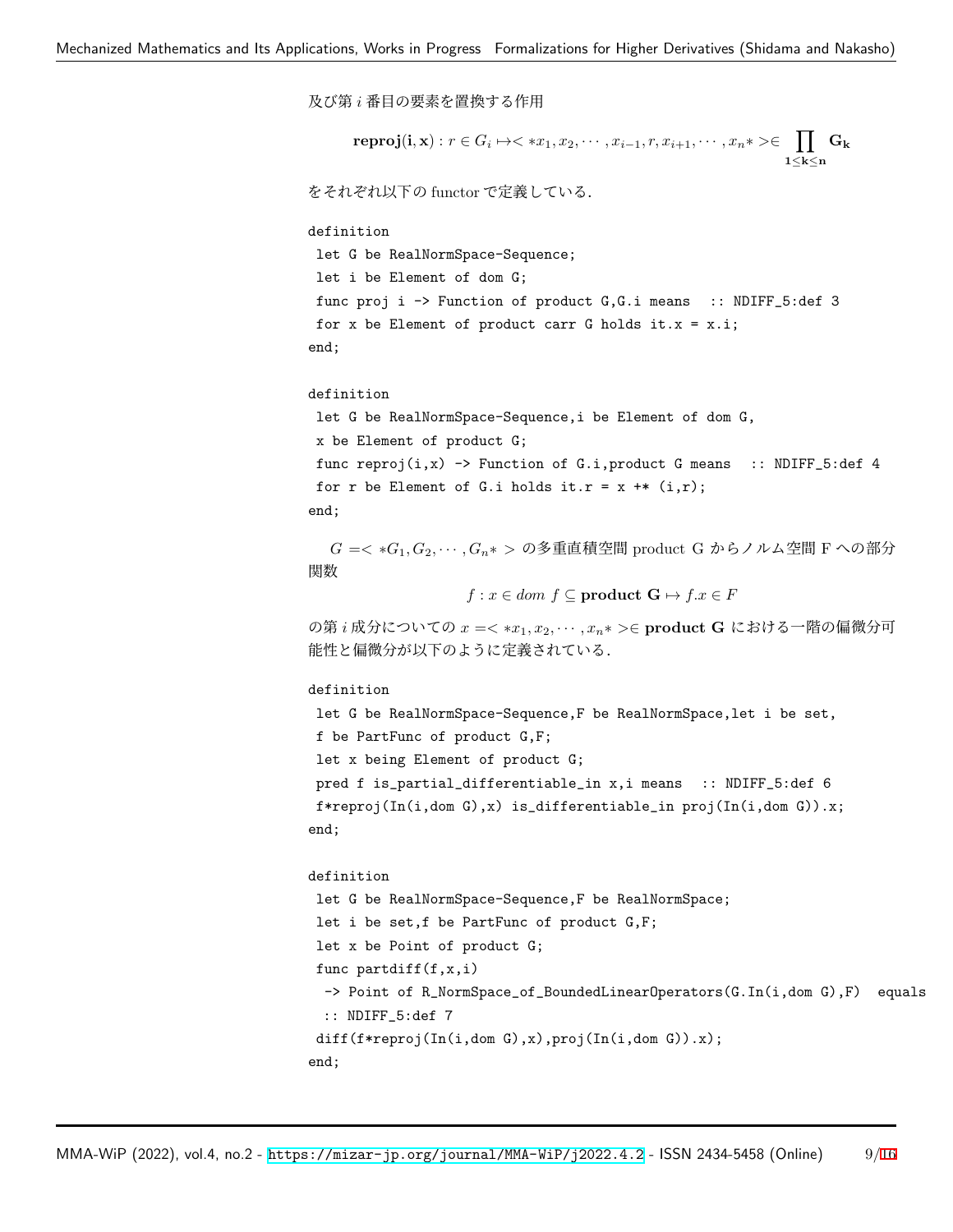NDIFF 5:def 6 は, 写像

$$
r \in G_i \mapsto f(x_1, x_2, \cdots, x_{i-1}, r, x_{i+1}, \cdots, x_n) \in \prod_{1 \le k \le n} G_k
$$

が *r* = *x<sup>i</sup>* で微分可能なとき,*f* は *x* で 第 *i* 成分について偏微分可能であることを意味す る.NDIFF 5:def 7 は

$$
\frac{\partial}{\partial x_i} f(x_1, x_2, \cdots, x_n) = \frac{d}{dr} f(x_1, x_2, \cdots, x_{i-1}, r, x_{i+1}, \cdots, x_n) \Big|_{r=x_i}
$$

を意味する.

前章と同様に product G の部分集合 *X* 上の第 *i* 成分に関する一階の偏微分可能性と 偏導関数が定義できる.

definition

```
let G be RealNormSpace-Sequence,F be RealNormSpace;
let i be set,f be PartFunc of product G,F;
let X be set;
pred f is_partial_differentiable_on X,i means :: NDIFF_5:def 8
X c= dom f & for x be Point of product G st x in X
holds f|X is_partial_differentiable_in x,i;
end;
```

```
definition
```

```
let G be RealNormSpace-Sequence;
```

```
let S be RealNormSpace;
let i be set;
let f be PartFunc of product G, S;
 let X be set;
 assume f is_partial_differentiable_on X,i;
func f 'partial|(X,i) \rightarrow PartFunc of product G,
 R_NormSpace_of_BoundedLinearOperators(G.In(i,dom G),S)
```
means :: NDIFF\_5:def 9

```
dom it = X &for x be Point of product G st x in X holds it/.x = partdiff(f, x, i);
end;
```
以上の定義のもとに,筆者らは NDIFF 5 [[7\]](#page-15-7) で偏微分可能性とその偏微分の線形性その 他について,命題群の形式化証明を行っている.以下はその一部である.

**Listing 11.** NDIFF5

**theorem** *:: NDIFF 5:56*

**for** G **be** RealNormSpace−Sequence,S **be** RealNormSpace,f **be** PartFunc **of** product G,S,

```
X be Subset of product G,x be Point of product G
```

```
st X is open & x in X &
```
<sup>(</sup>**for** i **be set st** i in dom G **holds** f is partial differentiable on X,i **&** f'partial*|*(X,i) is continuous on X) **holds**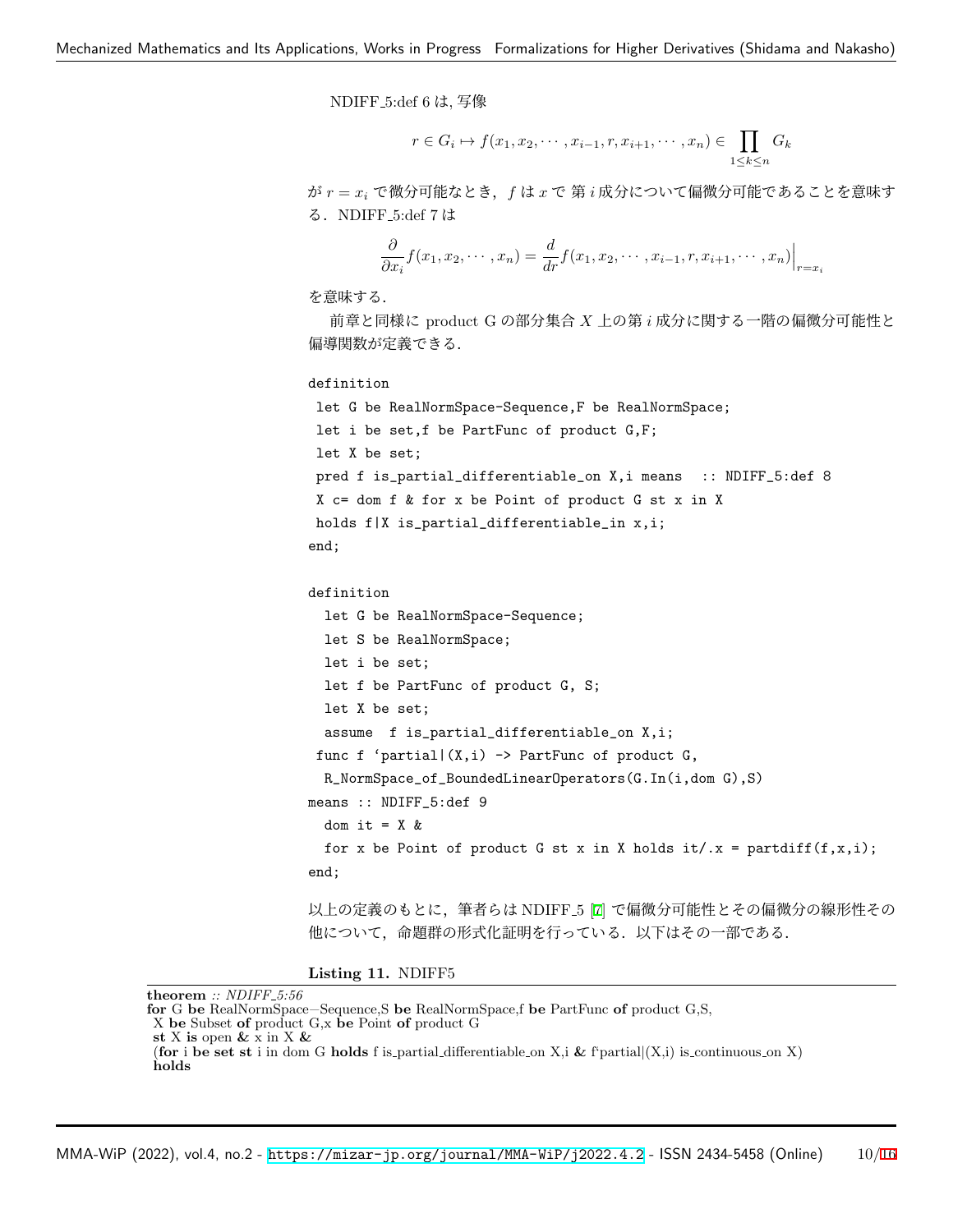f is differentiable in x **& for** h **be** Point **of** product G **ex** w be FinSequence of S st dom  $w = \text{dom } G \&$ (**for** i **be set st** i in dom G **holds** w.i = partdiff(f,x,i).(proj(In(i,dom G)).h))  $\&$  diff(f,x).h = Sum w; **theorem** *:: NDIFF 5:57* **for** G **be** RealNormSpace−Sequence,F **be** RealNormSpace,f **be** PartFunc **of** product G,F, X **be** Subset **of** product G **st** X **is** open **holds** (**for** i **be set st** i in dom G **holds** f is partial differentiable on X,i **&** f'partial*|*(X,i) is continuous on X) **iff** f is differentiable on X &  $f'$ <sup> $\mid$ </sup>X is continuous on X;

> 特に,命題 NDIFF 5:57 は第一章で述べた各変数についての連続偏微分可能性による 微分可能性の定義と本稿で述べている連続微分可能性の定義が同値であることを示して いる.

## **4.2** 高階偏導関数

高階導関数と同様に一階の偏微分可能性と偏微分を用いれば,帰納的高階の偏微分が 定義できる.先ず、以下の有界線形写像が造るノルム空間の「入れ子」の列 Partdiff\_SP を定義する.

**Listing 12.** PartdiffSP

#### **definition**

**let** S **be** RealNormSpace−Sequence,T **be** RealNormSpace, I **be non** empty FinSequence **of** (dom S) ; **func** Partdiff SP(S,T,I) −*>* RealNormSpace−Sequence **means***:: NDIFF14:def 3* dom **it** = dom I **& it**.1 = R NormSpace of BoundedLinearOperators(S.(In(I.1,dom S)),T) & for i be Nat st  $1 \leq i \leq \ell$  i  $\leq \ell$  len I holds it.(i+1) = R\_NormSpace\_of\_BoundedLinearOperators (S.(In(I.(i+1),dom S)),modetrans(**it**.i)); **end**; **definition let** S **be** RealNormSpace−Sequence,T **be** RealNormSpace,I **be non** empty FinSequence **of** (dom S), i **be** Nat ; **assume**  $1 \leq i \& i \leq \text{len } I;$ **func** Partdiff SP(S,T,I,i) −*>* RealNormSpace **equals** *:: NDIFF14:def 4*  $Partdiff\_SP(S,T,I).i;$ **end**;

### **definition**

**let** S **be** RealNormSpace−Sequence,T **be** RealNormSpace,I **be non** empty FinSequence **of** (dom S); **func** PartdiffSP(S,T,I) −*>* RealNormSpace **equals** *:: NDIFF14:def 5*  $(Partdiff\_SP(S,T,I))$ . (len I); **end**;

> これは例えば *T* をノルム空間,*S* を長さ 3 のノルム空間の有限列 *S*<sup>1</sup> = *X, S*<sup>2</sup> = *Y, S*<sup>3</sup> = *Z, domS* = *{*1*,* 2*,* 3*}* とし,*I* を長さ 4 の *domS* = *{*1*,* 2*,* 3*}* の有限列 *I*<sup>1</sup> = 2*, I*<sup>2</sup> = 1*, I*<sup>3</sup> = 2*, I*<sup>4</sup> = 1 とするとき Partdiff SP(S,T,I) は

 $\mathcal{L}(Y,T), \mathcal{L}(X,\mathcal{L}(Y,T)), \mathcal{L}(Y,\mathcal{L}(X,\mathcal{L}(Y,T))), \mathcal{L}(X,\mathcal{L}(Y,\mathcal{L}(X,\mathcal{L}(Y,T))))$ 

となる有限列である.この有界線形写像が造るノルム空間の「入れ子」を用いて高階偏微 分の列を以下で定義した.

**Listing 13.** PartDiffSeq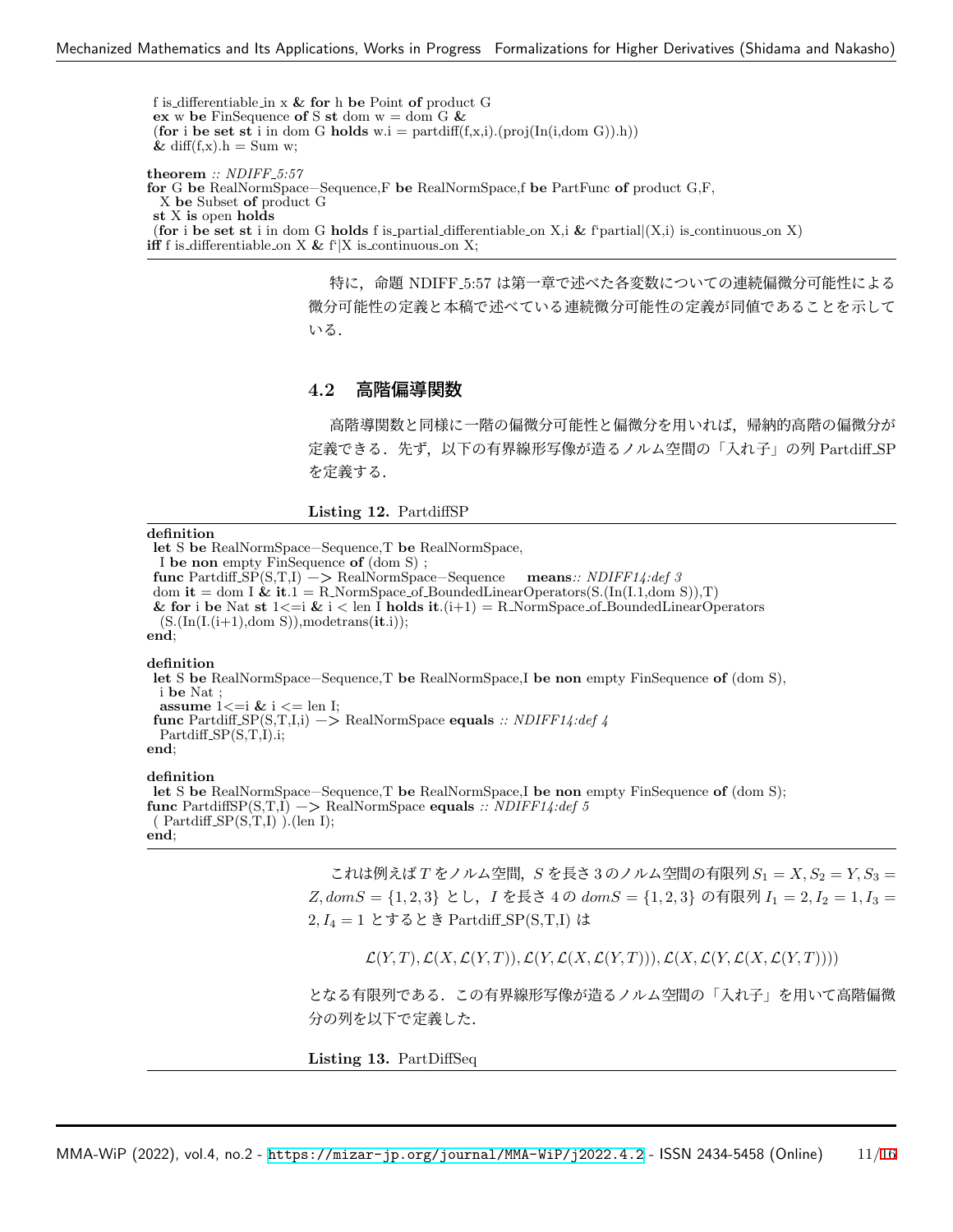#### **definition**

**let** S **be** RealNormSpace−Sequence,T **be** RealNormSpace,Z **be** Subset **of** product S, I **be non** empty FinSequence **of** (dom S), f **be** PartFunc **of** product S,T; **func** PartDiffSeq(f,Z,I) −*>* FinSequence **means***:: NDIFF14:def 6* dom **it** = dom I & **it**.1 = f'partial $|(Z,I.1)|$ **& for** i **be** Nat **st** 1*<*=i **&** i *<* len I **holds ex** g **be** PartFunc **of** product S,Partdiff SP(S,T,I,i) **st it**.i = g & **it**.(i+1) = g'partial $(Z, I, (i+1))$ ; **end**; **definition let** S **be** RealNormSpace−Sequence,T **be** RealNormSpace,Z **be** Subset **of** product S, I **be non** empty FinSequence **of** (dom S), f **be** PartFunc **of** product S,T; **let** i **be** Nat ; **assume** 1 *<*=i **&** i *<*= len I;

**func** PartDiffSeq(f,Z,I,i) −*>* PartFunc **of** product S,Partdiff SP(S,T,I,i) **equals** *:: NDIFF14:def 7* PartDiffSeq(f,Z,I).i; **end**;

> 前述の例と同様に *T* をノルム空間,*S* を長さ 3 のノルム空間の有限列 *S*<sup>1</sup> = *X, S*<sup>2</sup> = *Y, S*<sup>3</sup> = *Z, dom S* = *{*1*,* 2*,* 3*}* とし,*I* を長さ 4 の *dom S* = *{*1*,* 2*,* 3*}* の有限列 *I*<sup>1</sup> = 2*, I*<sup>2</sup> = 1, I<sub>3</sub> = 2, I<sub>4</sub> = 1 とするとき, 関数

$$
f: (x, y, z) \in \prod_{1 \le i \le 3} S_i = X \times Y \times Z \mapsto f(x, y, z) \in T
$$

の 4 階の偏導関数 PartDiffSeq(f,Z,I) は第 1,2,3 の変数 *x, y, z* に関する偏導関数をそれぞ れ *<sup>∂</sup> ∂<sup>X</sup> f, <sup>∂</sup> ∂<sup>Y</sup> f, <sup>∂</sup> ∂<sup>Z</sup> f* と表すことにすれば,

$$
\frac{\partial}{\partial_Y} f, \frac{\partial^2}{\partial_X \partial_Y} f, \frac{\partial^3}{\partial_Y \partial_X \partial_Y} f, \frac{\partial^4}{\partial_X \partial_Y \partial_X \partial_Y} f
$$

である.この高階偏微分の列を用いて高階偏微分可能性を以下のように述語

is\_partial\_differentiable\_on

で定義する.

**Listing 14.** NDIFF14:def 8

**definition**

**let** S **be** RealNormSpace−Sequence,T **be** RealNormSpace,Z **be** Subset **of** product S, I **be non** empty FinSequence **of** (dom S), f **be** PartFunc **of** product S,T; **pred** f is partial differentiable on Z, I **means** *:: NDIFF14:def 8* f is partial differentiable on Z,I.1 & for i be Nat st  $1 \le i \le i \le (\text{len I})$ **holds**  $PartDiffSeq(f,Z,I,i)$  is partial differentiable on  $Z,I(i+1);$ **end**;

また高階偏微分を以下で定義する.

**Listing 15.** NDIFF14:def 9

**definition**

**let** S **be** RealNormSpace−Sequence,T **be** RealNormSpace,

Z **be** Subset **of** product S, I **be non** empty FinSequence **of** (dom S),

f **be** PartFunc **of** product S,T;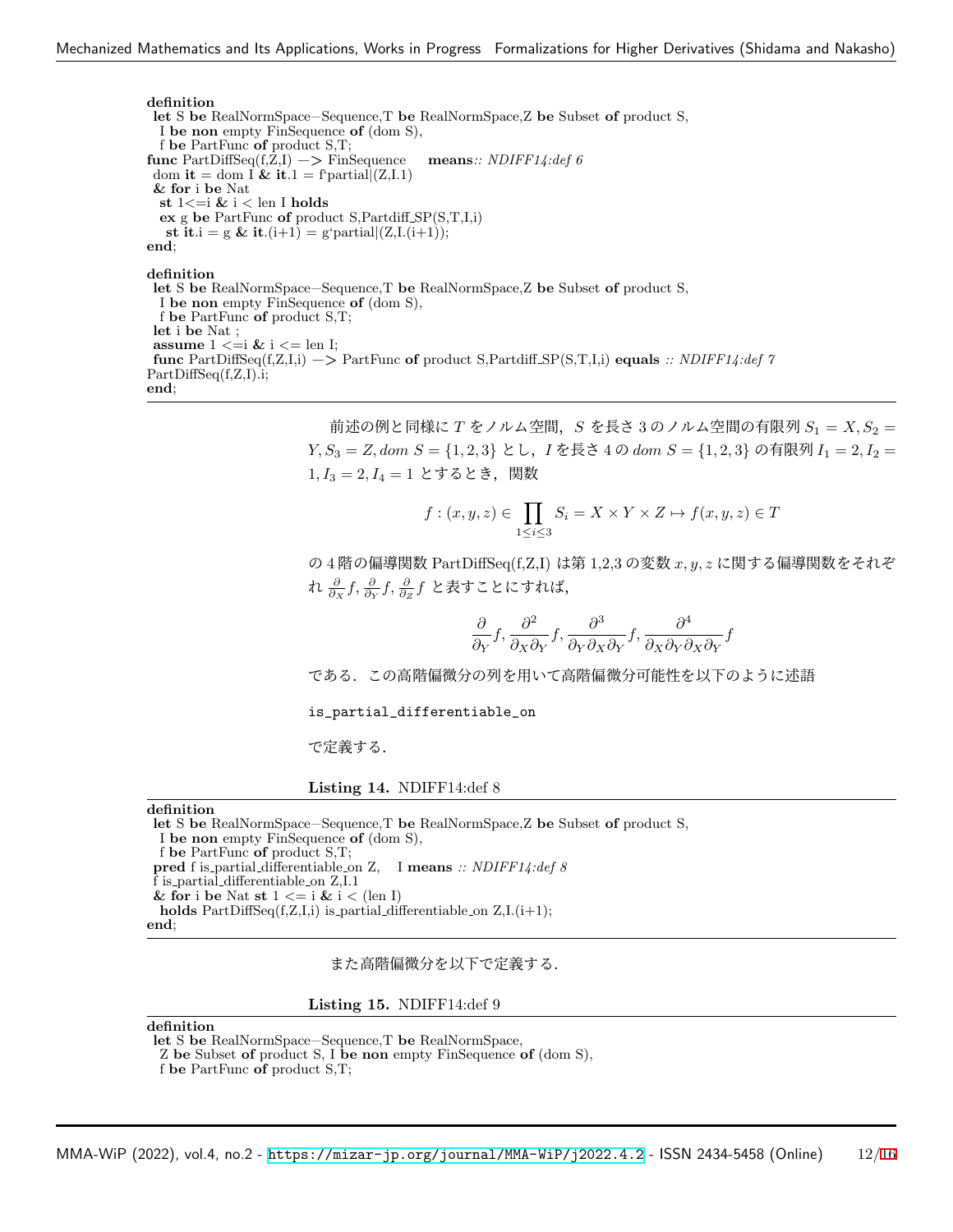**func** f 'partial*|* (Z,I) −*>* PartFunc **of** product S,Partdiff SP(S,T,I,len I) **equals**:: NDIFF14:def 9 PartDiffSeq (f,Z,I,len I); **end**;

> 以上の定義のもとに,NDIFF14 では高階偏微分可能性とその偏微分の線形性につい て,以下の命題群の形式化証明を行った.以下にその一部を示す.

#### **Listing 16.** NDIFF14:30-31

**theorem** *:: NDIFF14:30* **for** S **be** RealNormSpace−Sequence,T **be** RealNormSpace,Z **be** Subset **of** product S, I **be non** empty FinSequence **of** (dom S), f,g **be** PartFunc **of** product S,T **st** Z **is** open **&** f is partial differentiable on Z,I **&** g is partial differentiable on Z,I **holds** f+g is partial differentiable on Z,I & for i be Nat st  $1 \le i \le i \le \text{len } I$  holds  $PartDiffSeq(f+g, Z, I, i)$  $=$ PartDiffSeq $(f,Z,I,i)$  + PartDiffSeq $(g,Z,I,i)$ ; **theorem** *:: NDIFF14:31* **for** S **be** RealNormSpace−Sequence,T **be** RealNormSpace,Z **be** Subset **of** product S, I **be non** empty FinSequence **of** (dom S), f **be** PartFunc **of** product S,T,a **be** Real **st** Z **is** open **&** f is partial differentiable on Z,I **holds** a**(#**)f is partial differentiable on Z,I & for i be Nat st  $1 \leq i \leq k$  i  $\leq$  len I **holds**  $PartDiffSeq(a(\#)f, Z, I, i) = a(\#)PartDiffSeq(f, Z, I, i);$ 

## **5** 有界双線形写像と合成関数の微分

このノルム空間の *S, T, U* について,*f* を *S* から *T* への部分関数,*g* を *T* から *U* への 部分関数とするとき,*f, g* の合成関数 *g · f* の一階微分に関する定理は以下がある.

#### **Listing 17. NDIFF<sub>-2:13</sub>**

**theorem** *:: NDIFF 2:13* **for** f1 **be** PartFunc **of** S,T **st** f1 is differentiable in x0 **for** f2 **be** PartFunc **of** T,U **st** f2 is differentiable in (f1/.x0) **holds** f2∗f1 is differentiable in x0 & diff(f2∗f1,x0) = diff(f2,f1/.x0)∗diff(f1,x0);

> これを *n* 階微分に拡張するためには,微分の階数に関する数学的帰納法を用いるが, その際に有界双線形写像の微分を用いる必要がある.

> *E, F, G* をノルム空間とするとき,*E, F* から *G* への双線形写像 (BilinearOperator of E,F,G) は LOPBAN 8 [[8\]](#page-15-8) で定義され,以下の定理で特徴付けられ,変数型 BilinearOperator of E,F,G が導入されている.

### **Listing 18. LOPBAN<sub>-8:12</sub>**

**theorem** *:: LOPBAN 8:12* **for** E,F,G **be** RealNormSpace,L **be** Function **of** [:E,F:],G **holds** L **is** Bilinear **iff** ( ( **for** x1,x2 **be** Point **of** E,y **be** Point **of** F **holds**  $L.(x1+x2,y) = L.(x1,y) + L.(x2,y)$ ) **&** ( **for** x **be** Point **of** E,y **be** Point **of** F,a **be** Real **holds**  $L.(a*x,y) = a * L.(x,y)$ **&** ( **for** x be Point **of** E,y1,y2 be Point **of** F **holds** L.(x,y1+y2) = L.(x,y1) + L.(x,y2))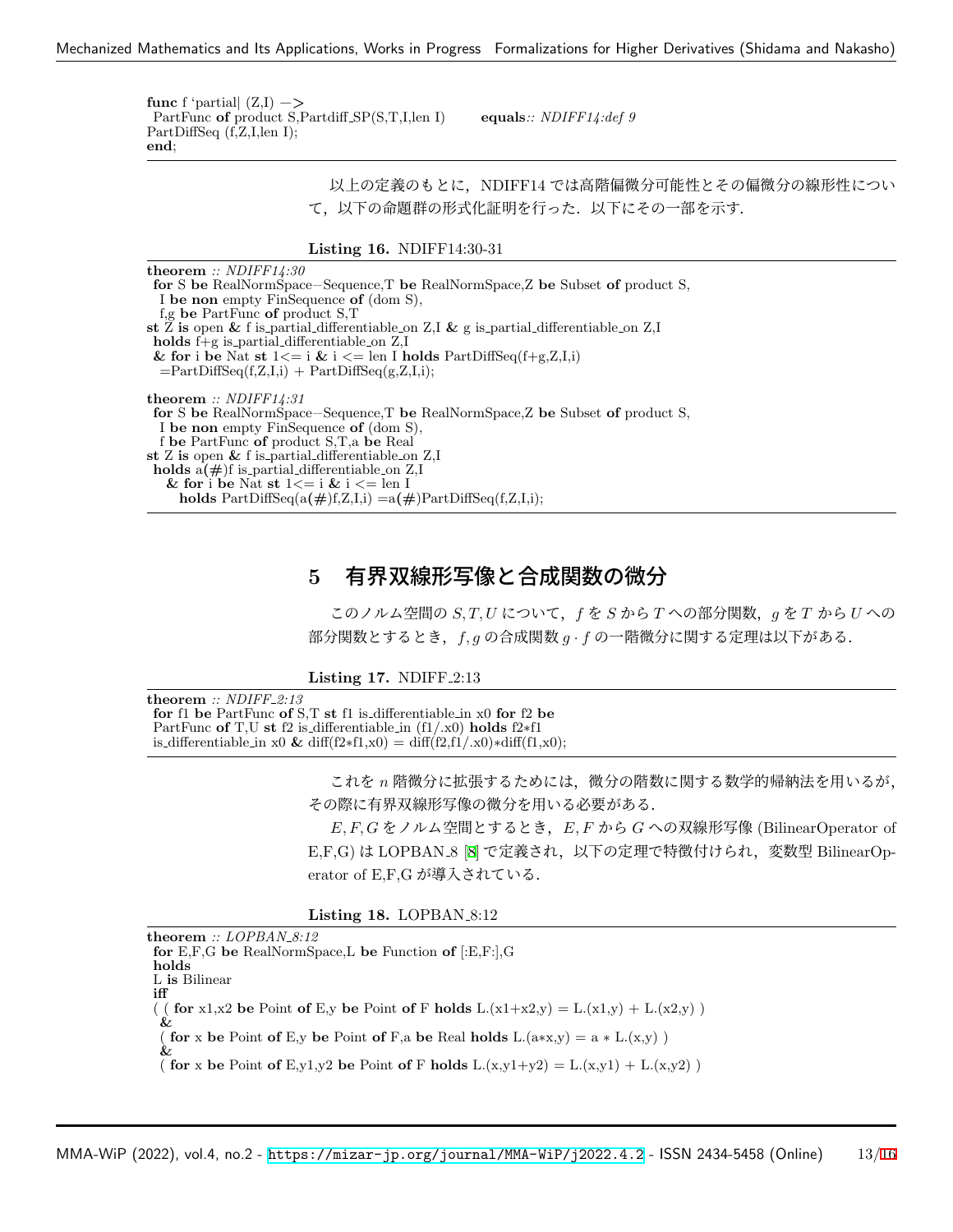### **&**

( **for** x **be** Point **of** E,y **be** Point **of** F,a **be** Real **holds**  $L(x, a*y) = a * L(x,y)$ );

### **definition**

**let** E,F,G **be** RealNormSpace; **mode** BilinearOperator **of** E,F,G **is** Bilinear Function **of** [:E,F:],G; **end**;

また, 有界 (連続) 双線形写像は以下のように特徴付けられ, 定義されている.

**Listing 19.** LOPBAN 9:def 3

**theorem** *:: LOPBAN 8:13* **for** E,F,G **be** RealNormSpace, f **be** BilinearOperator **of** E,F,G **holds** ( f is continuous on **the** carrier **of**  $[E, F:]$  **iff** f is continuous in 0.(  $[E, F:]$  ) **&** ( f is continuous on **the** carrier **of** [:E,F:] **iff ex** K be Real st  $0 \le K \&$  for x be Point of E,y be Point of F **holds**  $||$ . f.(x,y) . $|| \leq K * ||x|| * ||y||$  );

### **definition**

**let** E,F,G **be** RealNormSpace; **let** f **be** BilinearOperator **of** E,F,G; **attr** f **is** Lipschitzian **means** *:: LOPBAN 9:def 3* **ex** K **being** Real **st** 0 *<*= K **& for** x being VECTOR of E,y being VECTOR of F holds  $||. f(x,y) || \le K + ||. x ||_* ||. y ||;$ **end**;

> 有界 (連続) 線形写像,有界 (連続) 双線形写像は以下のように任意の階数で連続微分 可能である.

## **Listing 20.** NDIFF12

**theorem** *:: NDIFF12:20* **for** L **be** Lipschitzian LinearOperator **of** E,F **holds for** i **be** Nat **holds** diff(L,i,[#]E) is differentiable on  $[\#]E \& \text{diff}(L,i,[\#]E)'$   $[\#]E$  is continuous on  $[\#]E$ ; **theorem** *:: NDIFF12:21* **for** B **be** Lipschitzian BilinearOperator **of** E,F,G **holds for** i **be** Nat **holds** diff  $(B,i,[\#][E,F])$  is differentiable on  $[\#][E,F.]$ **&** diff  $(B,i,[\#][E,F:])$  ' $| [\#][E,F:]$  is continuous on  $[\#][E,F:]$ ;

これを用いると有界双線形写像と合成関数の一階微分に関する定理が得られる.

## **Listing 21.** NDIFF13:42

**theorem** *:: NDIFF13:42* **for** i **be** Nat, S,E,F,G **be** RealNormSpace,Z **be** Subset **of** S, B **be** Lipschitzian BilinearOperator **of** E,F,G, u **be** PartFunc **of** S,E, v **be** PartFunc **of** S,F, w **be** PartFunc **of** S,[:E,F:], W **be** PartFunc **of** S,G **st** W = B ∗ w **&** w = *<*:u,v:*>*  $\&$  u is differentiable on i,Z  $\&$  diff(u,i,Z) is continuous on Z  $\&$ v is differentiable on i,Z  $\&$  diff(v,i,Z) is continuous on Z **holds** W is differentiable on i,Z  $\&$  diff(W,i,Z) is continuous on Z;

**theorem** *:: NDIFF13:44* **for** i **be** Nat,E,F,G **be** RealNormSpace,Z **be** Subset **of** E, T **be** Subset **of** F,u **be** PartFunc **of** E,F,v **be** PartFunc **of** F,G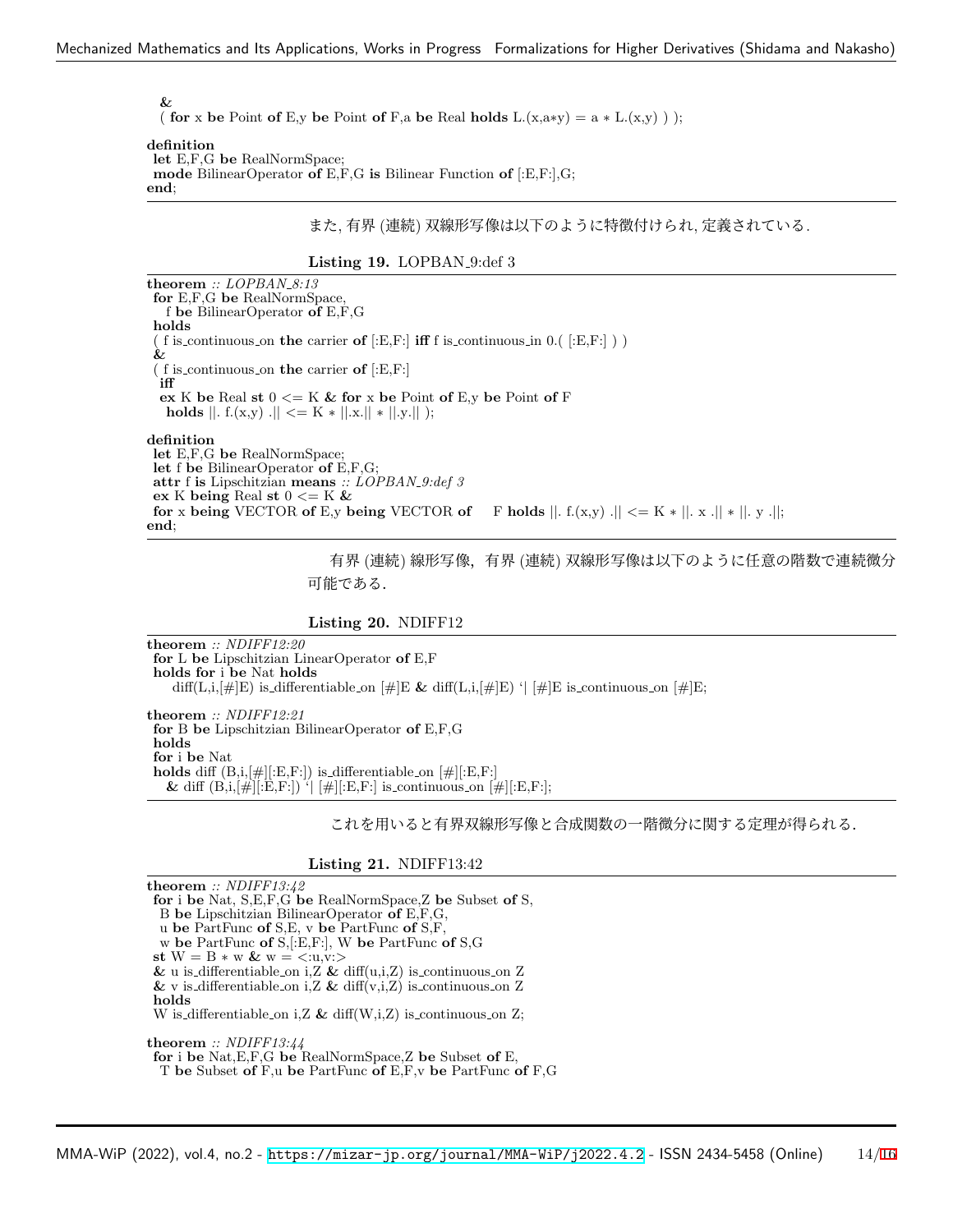**st** u.:Z c= T **&** u is differentiable on i,Z **&** diff(u,i,Z) is continuous on Z  $\&$  v is differentiable on i,  $\&$  diff(v,i,T) is continuous on T **holds** v∗u is differentiable on i,Z **&** diff(v∗u,i,Z) is continuous on Z;

さらに上記の定理を高階微分に拡張した以下の定理を得た.

### **Listing 22.** NDIFF13:61

**theorem** *:: NDIFF13:61* **for** S,E,F **be** RealNormSpace,u **be** PartFunc **of** S,E,v **be** PartFunc **of** S,F, w **be** PartFunc **of** S,[:E,F:],Z **be** Subset **of** S,i **be** Nat  $\text{st } w = \langle w \rangle$  $\&$  u is differentiable on i+1,Z  $\&$  diff(u,i+1,Z) is continuous on Z  $\&$ v is differentiable on i+1,Z  $\&$  diff(v,i+1,Z) is continuous on Z **holds** w is differentiable on  $i+1$ , Z & diff(w, $i+1$ , Z) is continuous on Z;

> $n$  階連続微分可能性と,全ての変数に関する  $n$  階連続偏微分可能性が同値であること の以下の定理の証明を形式化した.

**Listing 23.** NDIFF14:36

**theorem** *:: NDIFF14:36* **for** G **being** RealNormSpace−Sequence, X **being non** empty open Subset **of** (product G), F **being** RealNormSpace, f **being** PartFunc **of** (product G),F **for** n **being** Nat **st** 1 *<*= n  $\mathbf{holds}$  (  $\mathbf{f}$  is differentiable on n,X  $\&$  diff (f,n,X) is continuous on X  $)$ **iff for** I **being non** empty FinSequence **of** (dom G) **st** len  $I \leq n$  **holds** f is partial differentiable on X,**I** & f 'partial| (X,I) is continuous on X;

> さらに,ノルム空間の有限列*{Si}*1*≤i≤<sup>n</sup>* の多重直積空間<sup>Q</sup> <sup>1</sup>*≤i≤<sup>n</sup> <sup>S</sup><sup>i</sup>* から有限列*{Fk}*1*≤k≤<sup>m</sup>* の多重直積空間 Q <sup>1</sup>*≤k≤<sup>m</sup> <sup>F</sup><sup>k</sup>* への部分関数について以下の定理を形式化した. これを用いれば、 $\mathbb{R}^n$  から  $\mathbb{R}^m$  への多変数関数  $f$  の k 階連続微分可能性に関して, 第1 章の冒頭に述べた $(1)$  $(1)$  式のように全変数について連続偏微分可能性を用いた定義と  $\mathbb{R}^n, \mathbb{R}^m$ をノルム空間とみなし,*f* を一変数関数として扱った場合の *k* 階連続微分可能性が同値で あることが容易に判る.この同値性については紙面の制約上割愛し次回以降に報告する.

**Listing 24.** NDIFF15:32

**theorem** *:: NDIFF15:32* **for** S **be** RealNormSpace−Sequence, F **be** RealNormSpace−Sequence, g **be** PartFunc **of** product F,product S, X **be non** empty open Subset **of** product F, k **be** Nat **st** X c=dom g **&** 1 *<*=k **holds** ( g is differentiable on k,X  $\&$  diff (g,k,X) is continuous on X ) **iff for** i **be** Element **of** dom S **holds for** I **being non** empty FinSequence **of** (dom F) **st** len I *<*= k **holds**

proj(i)∗g is partial differentiable on X,I **&** (proj(i)∗g)'partial*|* (X,I) is continuous on X;

## **6** まとめ

ノルム空間上の部分関数の高階微分の形式化の現状について報告した.筆者らは既に これに基づいて,ノルム空間上の Taylor 展開や,*n* 階連続微分可能な関数についての陰